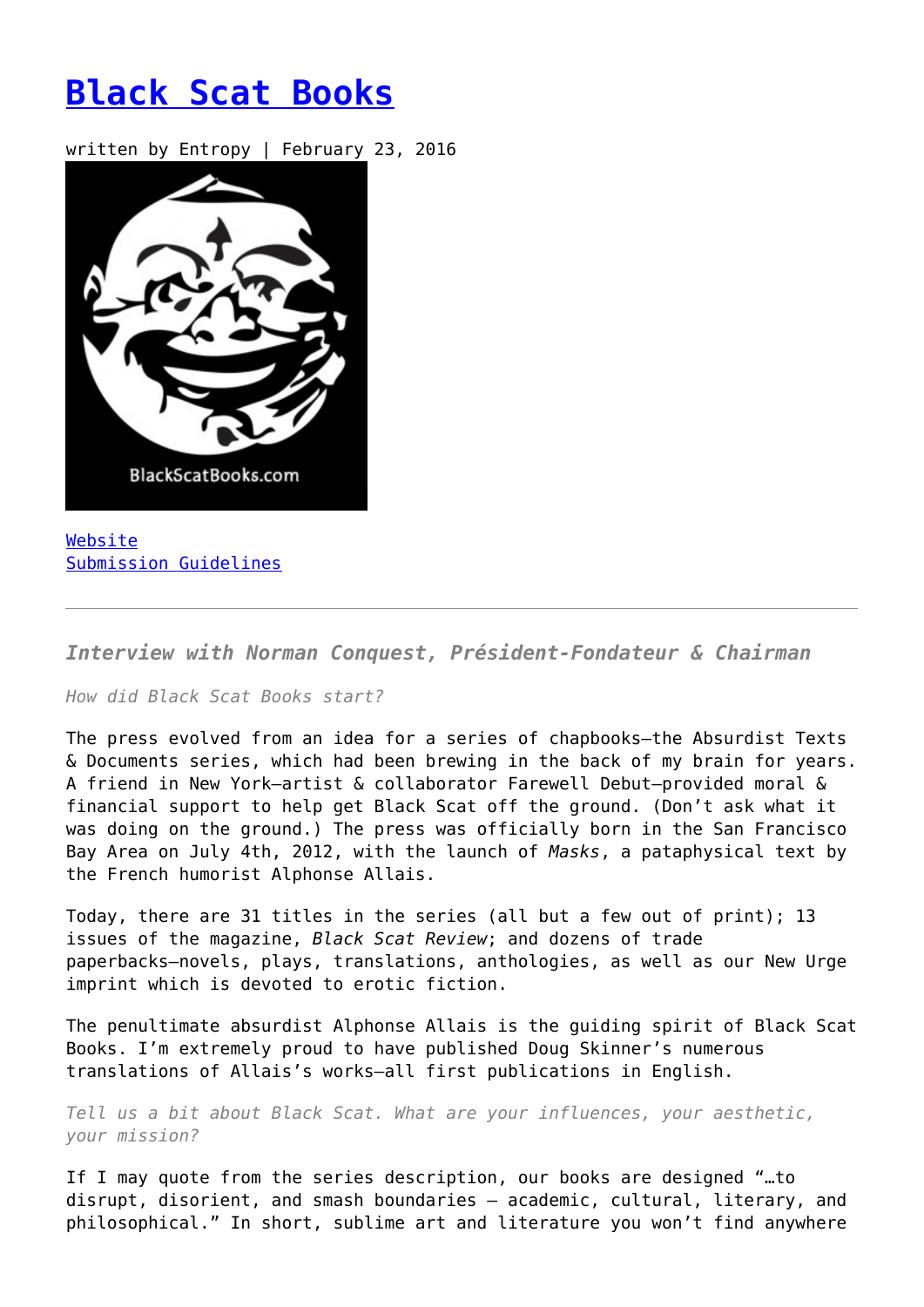else. That is the goal and the underlying desire. I think we've been fairly successful in our mission, thanks to authors and artists such as Allais, Alain Arias-Misson, Terry Southern, Tom Whalen, Suzanne Burns, Cami, Terri Lloyd, Opal Nations, Witkacy, Mark Axelrod, Yuriy Tarnawsky, and many others.

I grew up amid books published by avant-garde presses like Grove, City Lights. New Directions, Gaberbocchus, Olympia…all of these houses were inspirational.

*Can you give us a preview of what's current and/or forthcoming from your catalog, as well as what you're hoping to publish in the future?*

I'm very excited to be publishing two collections of plays, one by D. Harlan Wilson, and one by Eckhard Gerdes; a new collection of short stories by the incomparable Doug Skinner; a book of absurd/inspirational art posters by Terri Lloyd; and a pseudonymous collection of photographs: *PISSOIRS, BIDETS, CRAPPERS & THRONES*. We're not called Black Scat for nothing.

*What about small/independent press publishing is particularly exciting to you right now?*

I can answer that with a single acronym: POD (print on demand). It's the most important force in publishing in my lifetime. It has inadvertently disrupted the corporate monopoly, leveled the playing field and democratized what was essentially a closed (and rigged) system. POD makes it possible for anyone to be a small press publisher and produce quality editions that can potentially reach a worldwide audience. It's also environmentally friendly.

Those who oppose POD are sociopathic snobs and crypto-fascists. Around here, POD stands for Power of Democracy.

*How do you cope? There's been a lot of conversation lately about charging reading fees, printing costs, rising book costs, who should pay for what, etc. Do you have any opinions on this, and would you be willing to share any insights about the numbers at Black Scat Books?*

It's against my religion to charge reading fees. And as a writer, I would never pay a fee to have someone read my words when then should be paying *me* for the privilege.

That said, I'm a terrible businessman and am clueless as to how to survive as a small press publisher, short of begging, borrowing, and stealing. I publish because it is a deep-seated urge, an uncontrollable passion. I've been hooked on the publishing drug since I was 15. For me, it has never been about making money. Thus, you have to be slightly insane to do it. One must find other ways to bring in the moo to survive. I have never expected to make money from small press publishing. In fact, when I founded Black Scat the world was moving away from printed books to digital, yet I decided to fuck the trend. [Holds up empty hands.] And here's what I have to show for it.